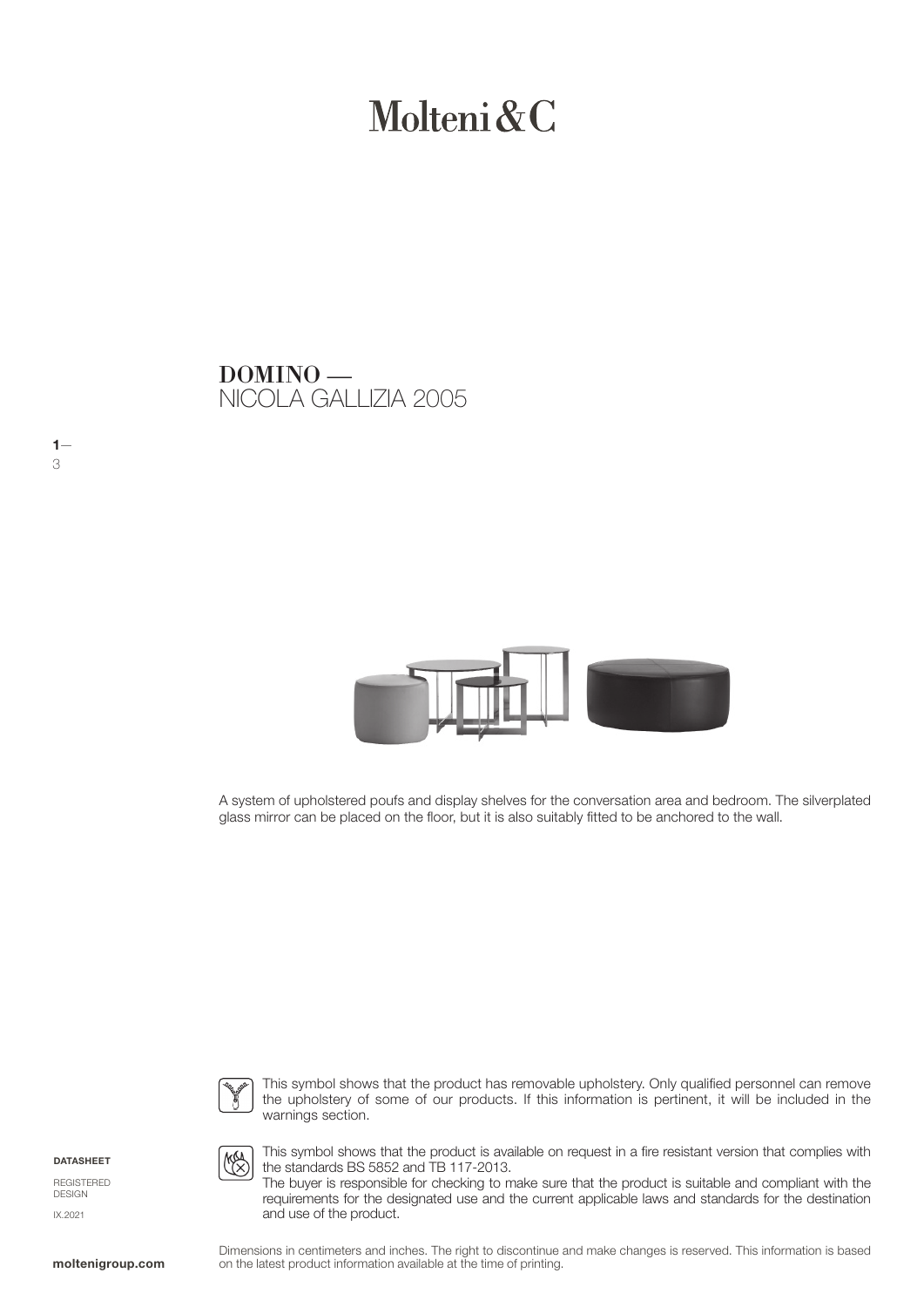DOMINO— NICOLA GALLIZIA 2005

### FINISHES

GLASS TOP FINISHES glossy lacquered glass in the Molteni range of colours - etched lacquered glass in the Molteni range of colours

METAL STRUCTURE FINISHES black chrome - pewter colour

# TECHNICAL INFORMATION

#### SMALL TABLES STRUCTURE

In chromed or painted steel with non-slip plastic feet.

#### CRYSTAL TOP

10 mm thick, polished-edge, toughened crystal painted in colours from the range.

#### MIRROR

Wooden particleboard panel support with melamine facing painted black. Light coloured mirror th. 6 mm. Chrome steel structure with non-slip plastic feet.

#### POUF

Solid firwood (Picea abies) and plywood frame, padded with foam polyurethane in various densities. Light velvet cover and adjustable plastic feet.

#### OUTER COVERING

See card attached, specific to each cover.





LEATHER VERSION  $\left(\bigwedge_{N \in \mathbb{N}} \mathbb{A}\right)$  available in Fire-Resistant

SMALL TABLES MIRROR POUF







#### DATASHEET

REGISTERED DESIGN IX.2021

 $2-$ 3

Molteni&C